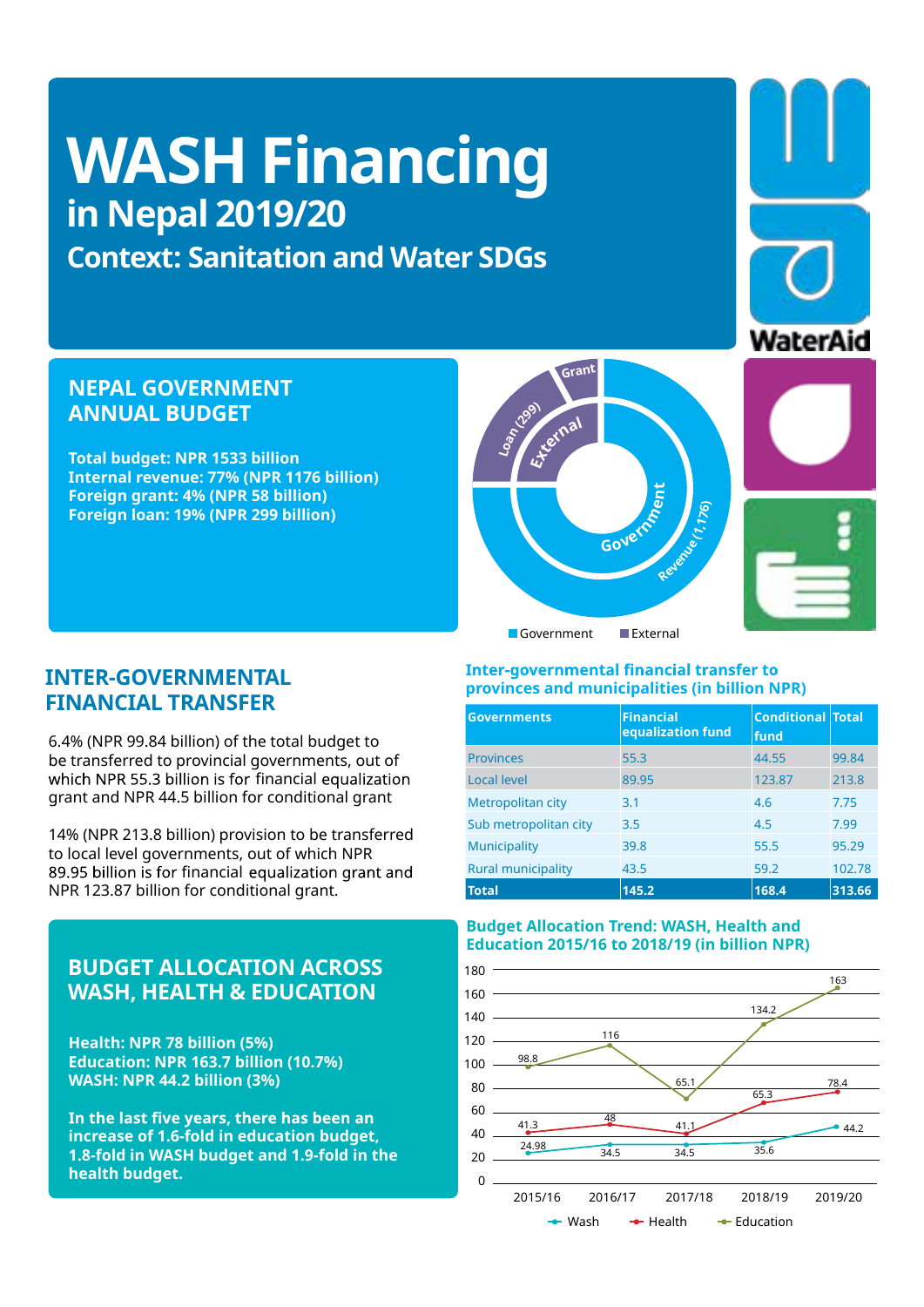#### $\mu$ cii anniual duncet i.e Melamchi Drinking Water Project, Kathmandu **WASH ANNUAL BUDGET**

Total annual budget for WASH in 2019/20 is NPR 44.23 billion, which is 24% and the state of the state  $\begin{array}{|c|c|c|}\hline \end{array}$ increment of the last year budget i.e. 35.5 billion.

64% of the WASH budget has been allocated solely to urban projects, 27% to **the source** on to the contract to Kathmandu Valley and the Catholic projects.<br>Both urban and rural types of projects 9% to solely rural projects. **61%**

43% of the total WASH budget has been shared by five projects targeted to<br>Kathmandu Valley i.e Melamchi Drinking Water Project, Kathmandu Valley Now of the total Witch Budget has been shared by the projects angeted to 45% of the comparison of the comparison<br>Kathmandu Valley i.e Melamchi Drinking Water Project, Kathmandu Valley and the comparison of the comparison i Rathmandd Valley I.C Mchantern Drinking Water Troject, Rathmandd Valley<br>Sewerage Management Project, Kathmandu Valley Drinking Water and Improvement Project, Kathmandu Valley Water Supply Management Board **4%** and Sewerage Treatment/Refinement Centre.



## **WASH budget allocation trend by type of sources 2019/20 (in billion NPR) 2015/16-19/20 (in billion NPR)**





## **Estimated budget allocation across water and sanitation 2019/20, in billion NPR**



## **FINANCING MECHANIS in WASH In the last four years, share of domestic IN WASH FINANCING MECHANISM**

**61% (NPR 26.8 billion) is expected to come from internal sources, 35% (NPR 15.5 billion) in 2015/16. is from external loan and 4% (NPR 2 billion) from external grant.**  $\overline{\phantom{a}}$ **sanitation combined budget should be utilized** 

In the last four years, share of domestic **WASH budget in 2019/20, compared to 45% and sanitation is 21% of the total budget. in 2015/16. finance on WASH reached to 61% of the total OUT OF NPR 44.2 billion, NPR 6.8 billion, NPR 6.8 billion, NPR 6.8 billion, NPR 6.8 billion, NPR 6.8 billion** 

**allocated to standalone sanitation. Almost all** 

#### **ALLOCATIONS ACROSS WATER the budget allocated to standalone sanitation AND SANITATION goes to urban projects.**

**As per the policy, 20% of the water and sanitation combined budget should be utilized for sanitation. With this assumption, the total estimated budget allocated for water is 79% and sanitation is 21% of the total budget.** 

**As per the policy, 20% of the water and allocated to standalone sanitation. Almost all sanitation combined budget should be utilized the budget allocated to standalone sanitation for sand the total projects.** With the total  $\mathbf{f}(\mathbf{f})$ **Out of NPR 44.2 billion, NPR 6.8 billion is** 

**estimated budget allocated for water is 79%** 

## **and sanitation is 21% of the total budget. Out of NPR 44.2 billion, NPR 6.8 billion is (in billion NPR) (in billion NPR) Stand alone sanitation budget trend Stand alone sanitation budget trend**

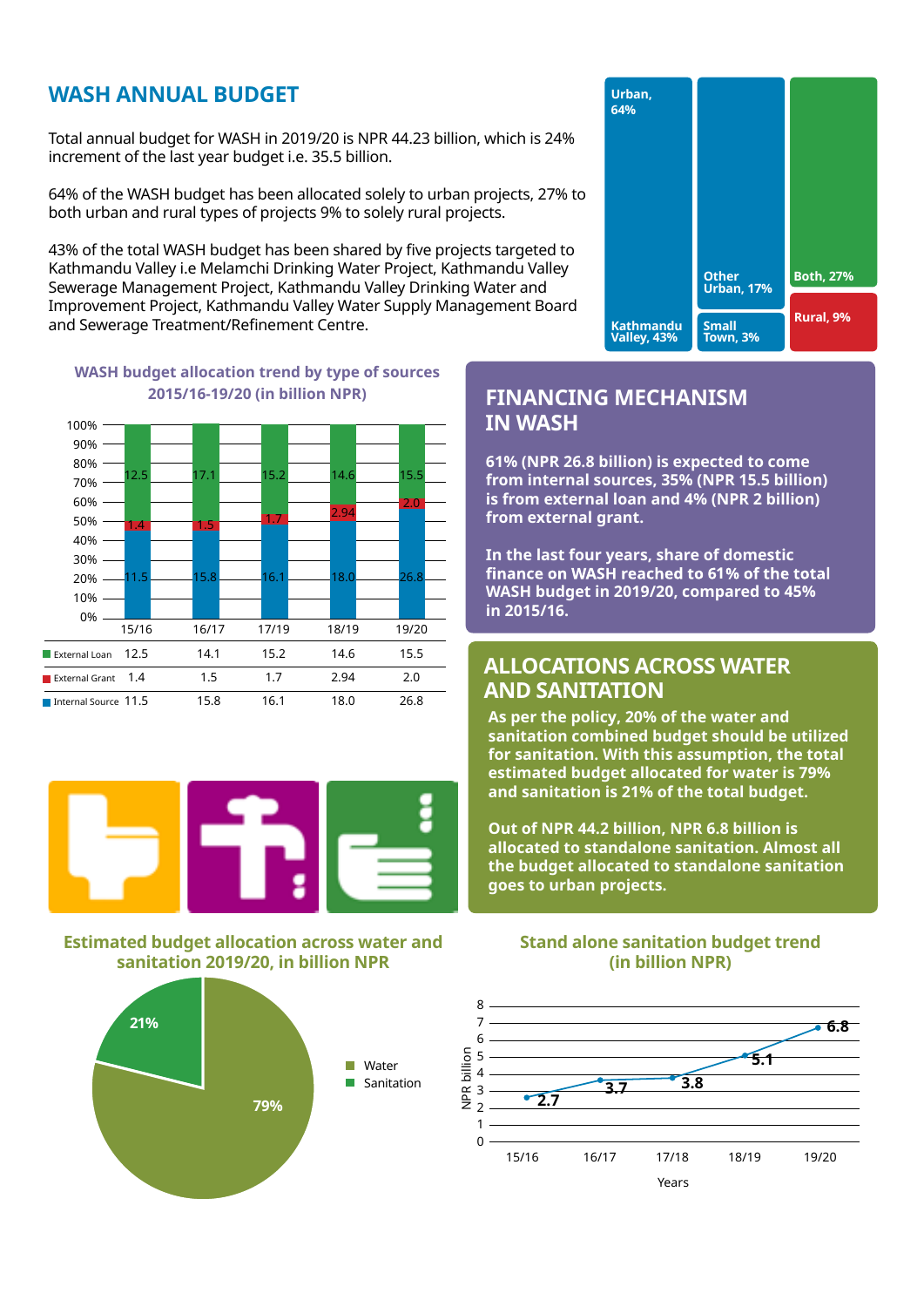# **ALLOCATION BY HUMAN RESOURCE DEVELOPMENT**

Government allocated a total of NPR 55.5 million to human resource development.

#### **FINANCING IN WASH IN SCHOOLS**  8 7

Centre for Education Human Resource 5 Development, Ministry of Education, Science and 4 **5.1** Technology has allocated NPR 1.09 billion for 3 **3.7 3.8** School Toilets with WASH Facilities. 2 **2.7**

# **ABSORPTION** out of  $\mathbf{P}$

WASH sector utilized a total  $\overline{\phantom{a}}$  and  $\overline{\phantom{a}}$ of 86% (NPR 80 billion out of  $\frac{1.4}{1.4}$ NPR 93 billion) of the allocated  $\overline{\phantom{a}}$  1.2  $\overline{\phantom{a}}$ budget in three years from  $\begin{array}{ccc} \epsilon & \epsilon \end{array}$ 2015/16 to 2017/18. Allocation and utilization of the budget in different financing models i.e. projects run by only domestic sources, only external loan,  $\mathcal{L}_{\mathbf{0}A}$  $\blacksquare$  combined of domestic and  $\blacksquare$ external grant, dometic and **80.2** to 2015/16 to 2015/16 to 2016/16 to 2015/16 to 2016/19. external loan, domestic, external grant and loan are presented in  $\qquad \qquad ^0$  $\epsilon$  the table. The domestic and external loan, combined of domestic and external loan,  $\epsilon$ 



#### pacity of di erent finaı ng models

**<sup>9</sup> <sup>8</sup> <sup>2</sup> <sup>1</sup>**



2016/17 2016/17 2016/17 2016/17 2016/17 2016

**SDP budget estimation vs allocation (in billion NPR)**





## **FINANCING GAP**

Draft WASH Sector Development Plan of Nepal has estimated a requirement of NPR 1,641 billion, excluding user's contribution to meet SDG targets on WASH by 2030. The recent trend of allocation can predict the availability of less than half on the overall WASH budget and less than one fourth for sanitation requirements.

As shown in the chart, there is a linear widening of the financing gap over time to meet the SDG targets. It is however encouraging to note that the gap is little narrowed this year in comparison to last year, due to 24% budget increment. Otherwise, allocations were almost stagnant in the past three consecutive years.